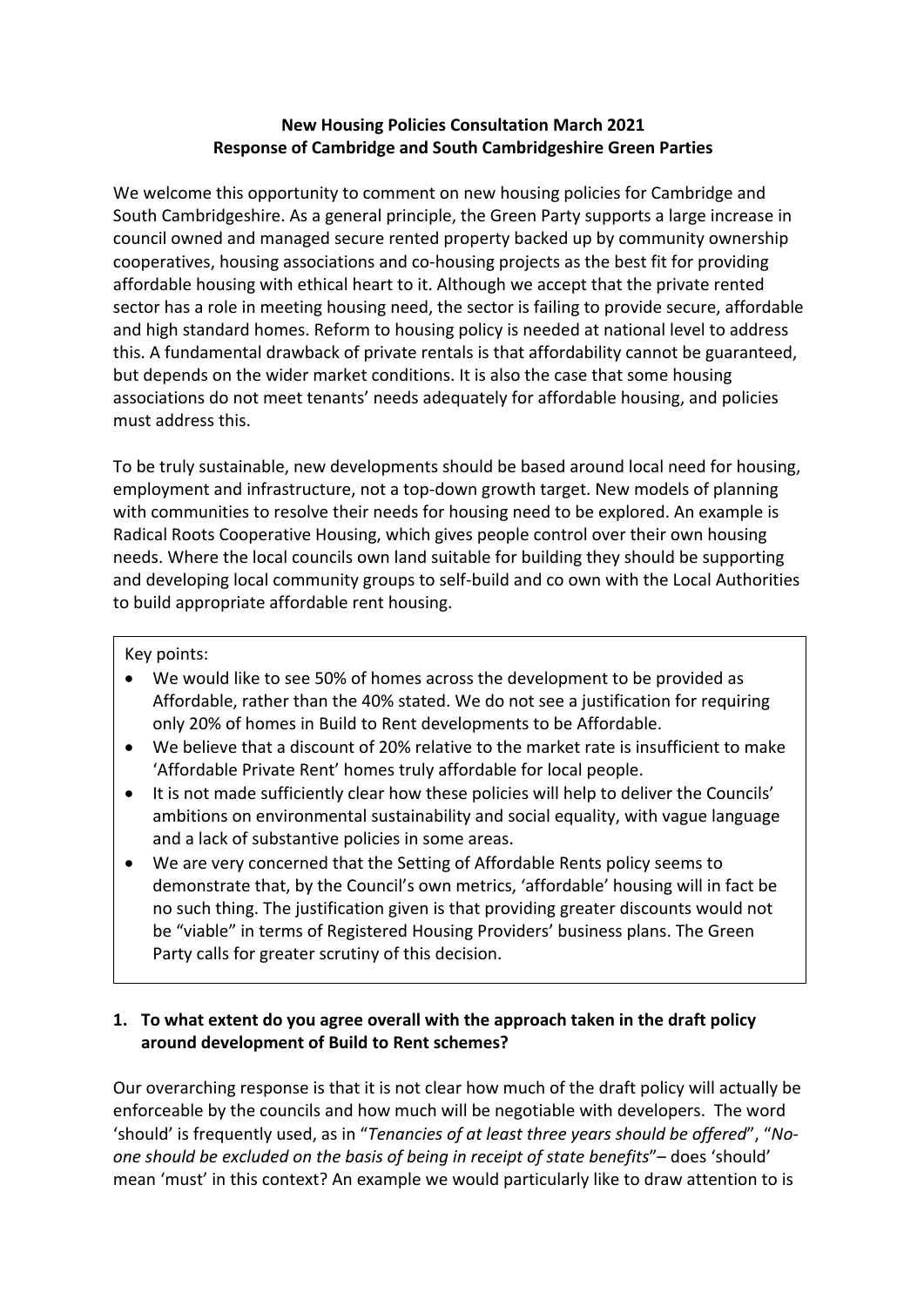paragraph 12: "*Quality of schemes is important; particularly environmental standards in line with the councils' Sustainable Design and Construction Supplementary Planning Document*." Does this mean that developers will be contractually required to meet all standards set out in this document? The Green Party believes all new build homes must meet the highest standards of sustainability and requests clarification on this point.

We note that in the 'justification for policy' section, generating economic growth and creating jobs are listed as benefits of Build to Rent schemes. We contend that economic growth is not necessarily a positive thing and certainly not where it is environmentally unsustainable and/or does not benefit the majority of society. Cambridge has a housing crisis and house prices are already massively over-inflated. Over-abstraction of water is already creating problems in our region and the planned growth is going to exacerbate this. We support in depth consultation with local communities to find out what their local housing needs are, in relation to the need for housing for family members and small business and infrastructure to make communities self-supporting and sustainable to reduce the need for travel and before giving planning permission. We would also support ownership models that give control to the local community for these dwellings rather than developers and encourage models that support small local building companies to take contracts. We also support planning permission to be given to community self build projects and Co- housing.

We list below our responses to specific paragraphs within the draft policy.

- Paragraph 16: "*a minimum of 20% homes in Build to Rent developments of 10 or more homes will be required to be provided as Affordable Private Rent*". We call for greater ambition in the provision of affordable housing. We note that 20% is the standard benchmark given in national planning guidance. Given the crisis of affordable housing in Cambridge, we would like to see a greater proportion of affordable rents provided in these developments. Paragraph 36f states that a risk of Build to Rent schemes is "*A tendency […] to offer a lower proportion of affordable housing than in other types of development…".* The policy seems to actively encourage this problem by requiring Build to Rent to provide only 20% affordable housing while developments as a whole are required to have 40% - what is the justification for this?
- We further note that "*40% of the homes across the whole development will be required to be provided as affordable housing*" (paragraph 31). Cambridge Green Party has previously called for 50% of new homes built to be truly affordable (2016 Manifesto, https://cambridge.greenparty.org.uk/policies/)
- Paragraph 15: "*The affordable housing contribution will normally be expected to be provided on-site where necessary to build or contribute to a mixed and balanced community. There may be circumstances where the councils consider a financial contribution to be more appropriate*." We feel that further detail is needed here to ensure that local people do not lose out. It is essential that any financial contribution is sufficient to deliver the same outcomes as would have been achieved had the developer provided the affordable housing on-site. Furthermore, this money must be ring-fenced to be spent on affordable housing within the same local area.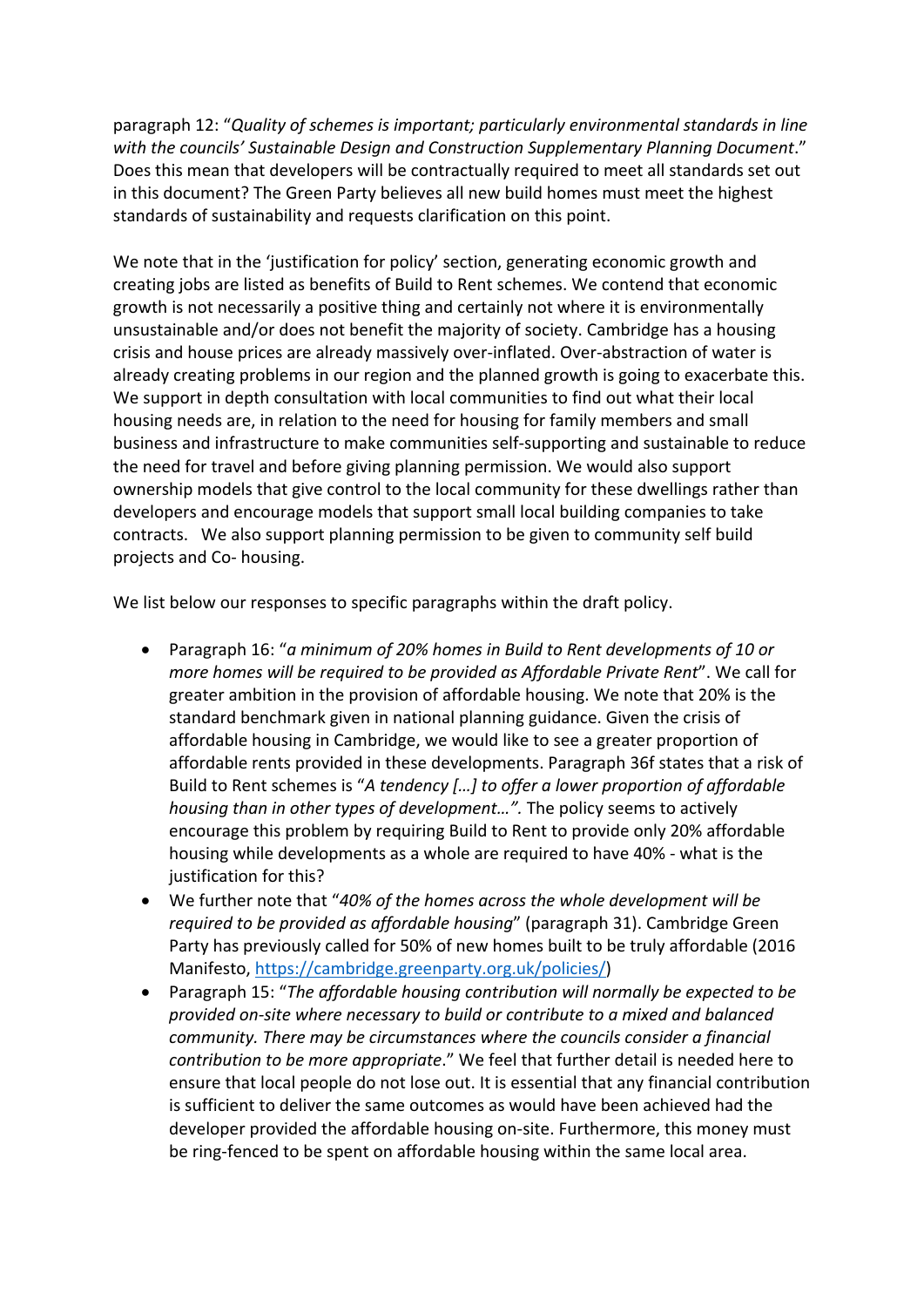- Similarly paragraph 23: "*Changing of Affordable Private Rent to another tenure may be permitted in some circumstances. For example [...] where it is clearly impracticable to continue to retain the dwellings as Affordable Private Rent*". In the absence of a clear definition of 'impracticable' this would appear to provide a loophole for scheme providers to increase their rents to market rate in order to maximise profits.
- Paragraph 18: "*Affordable Private Rent homes must be provided at a minimum discount of 20% relevant to local market rents*". We note this is significantly less than the affordable rent discounts for social housing in the *Setting Affordable Rents* policy (40% or 30%, discussed further under Q3 of this consultation). *Setting Affordable Rents* states that "*in considering Affordable Private Rent as part of a Build to Rent scheme, regard should be given to this policy*." How has regard been given to this policy when setting a discount rate of 20% for affordable private rents?
- Paragraph 19: "*There should be clear arrangements for setting and reviewing rents, providing some certainty to applicants from the outset about how rent levels are likely to change.*" We agree, and would like clarification that this statement applies to all properties within Build to Rent schemes, not only to 'affordable' ones, as this is not clear from the draft policy.
- Paragraph 26: "*All tenants (market and affordable) should be given the opportunity to renew their tenancy at the end of their tenancy period, with tenant-only tenancy break clauses in place allowing a month's notice any time after the first six months*." We welcome this and would further abolish Section 21 "no fault eviction" powers for landlords.
- Paragraph 27: "*No-one should be excluded on the basis of being in receipt of state benefits.*" We welcome this and would further scrap requirements for landlords to check the immigration status of tenants.
- Paragraph 36 states that a potential risk of Build to Rent is "*A sharp increase in new residents over a short period of time. For example, at an early stage of a larger development where minimal infrastructure is in place*". This would be a significant concern, for example, in the NE Cambridge development. To achieve ambitions for a local circular economy and sustainable transport it will be vital to have services in place before residents move in to avoid locking people into car use. What will be done to mitigate this risk in Build to Rent schemes?
- Paragraph 36f lists another risk as: "*potentially less control for councils as to who is eligible for the affordable homes compared with schemes providing an element of social/affordable rent housing.*" We agree this is a concern and are unclear whether the proposed policy is adequate to guard against this.
- Paragraph 41 states "*Supporting the local economy, and reducing reliance on private vehicle travel through good quality public transport and active travel links through well-located Build to Rent schemes are also very important*." We agree but do not see this picked up in the actual policy. How will these aims be realised?
- Paragraph 44: "*A market report will be needed to demonstrate how a proposed scheme would meet local need and demand. The councils will consider this alongside other appropriate available evidence.*" Who will produce this report? Green policy is that housing provision targets should be based upon housing needs surveys produced or commissioned by local authorities. Commercial house builders and their representatives shall not be involved in the process of identifying potential sites or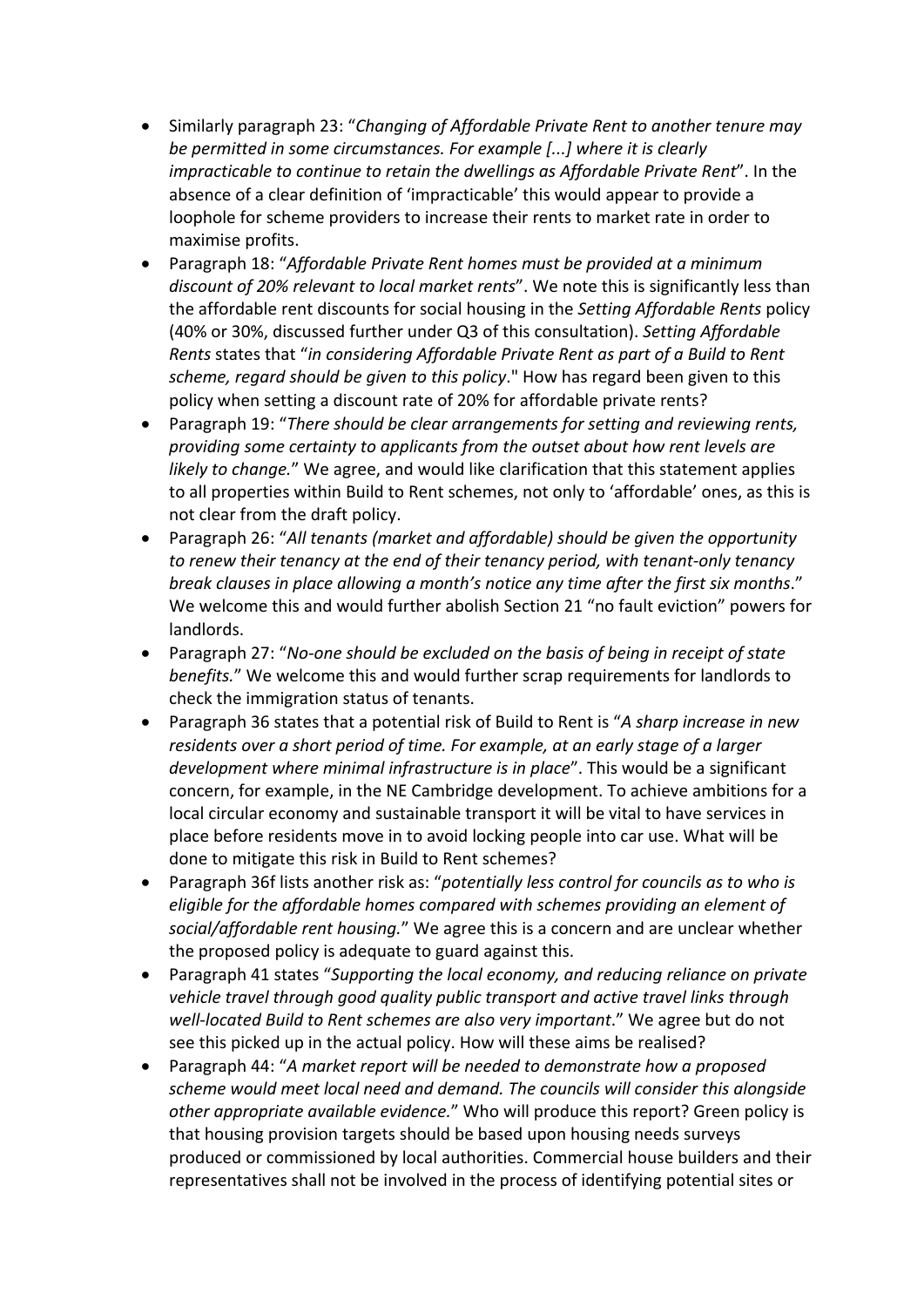assessing housing needs on behalf of the local community. We would add that needs assessments should be linked with social care and health policies, to ensure adequate provision of homes for those with care needs, complex disabilities, and other special needs. Housing needs should be planned on a lifetime model. For example, homes must contain enough rooms for growing families to have quiet space to do homework and for family support to be able to stay, have gardens for play and safe social interaction while parents are working in the hose. Households need a spare room for storage of equipment or disabled families and downstairs shower/toilets bedroom. When families outgrow housing at the time when children leave home or a spouse dies, suitable rented accommodation needs to be available within the same community to maintain family and community support with enough room for distant relatives to stay.

• We note that the draft policy deals mainly with requirements for the initial build. What requirements will the council impose for scheme providers to ensure the properties are maintained and kept in good repair for the duration of tenancies, and how will these be enforced?

### **2. To what extent do you agree overall with the approach taken in the draft policy on Clustering and Distribution of Affordable Housing on new developments?**

We support the principle that the layout of housing developments should integrate 'affordable' housing types with market housing in ways that minimise social exclusion. We do not have any comments on the specifics of this policy. There are two general points we would like to pick up:

- Paragraph 7: "*At all stages of design, service charges levels should be considered. High service charges will increase the risk of the affordable units being unaffordable*." We note that the *Setting of Affordable Rents* policy states that the discounts provided for affordable rents should be "*inclusive of eligible property related service charges*" so we are unclear as to the meaning of this paragraph. It must not be used as an excuse for lower quality developments or standards of maintenance.
- Paragraph 24: "*The numbers in the policy are partly based on both councils previous Supplementary Planning Policies which have generally worked well*". We would like to see the evidence that they have worked well. We are not aware, for example, of any large-scale surveys of residents of new developments to seek feedback which could feed back into planning policy.

# **3. To what extent do you agree overall with the approach taken in the draft policy on Setting of Affordable Rents?**

We welcome the recognition that Cambridge City and South Cambridgeshire District are as high affordability pressure areas, and of the impact that the recent increase in Local Housing Allowance could have on recipients of Universal Credit. We do however have concerns about the specifics of this policy.

• Crucially, this policy seems to demonstrate that, by the Council's own metrics, 'affordable' housing will in fact be no such thing. The document calculates the rent discount necessary to ensure that households on the lower quartile of household